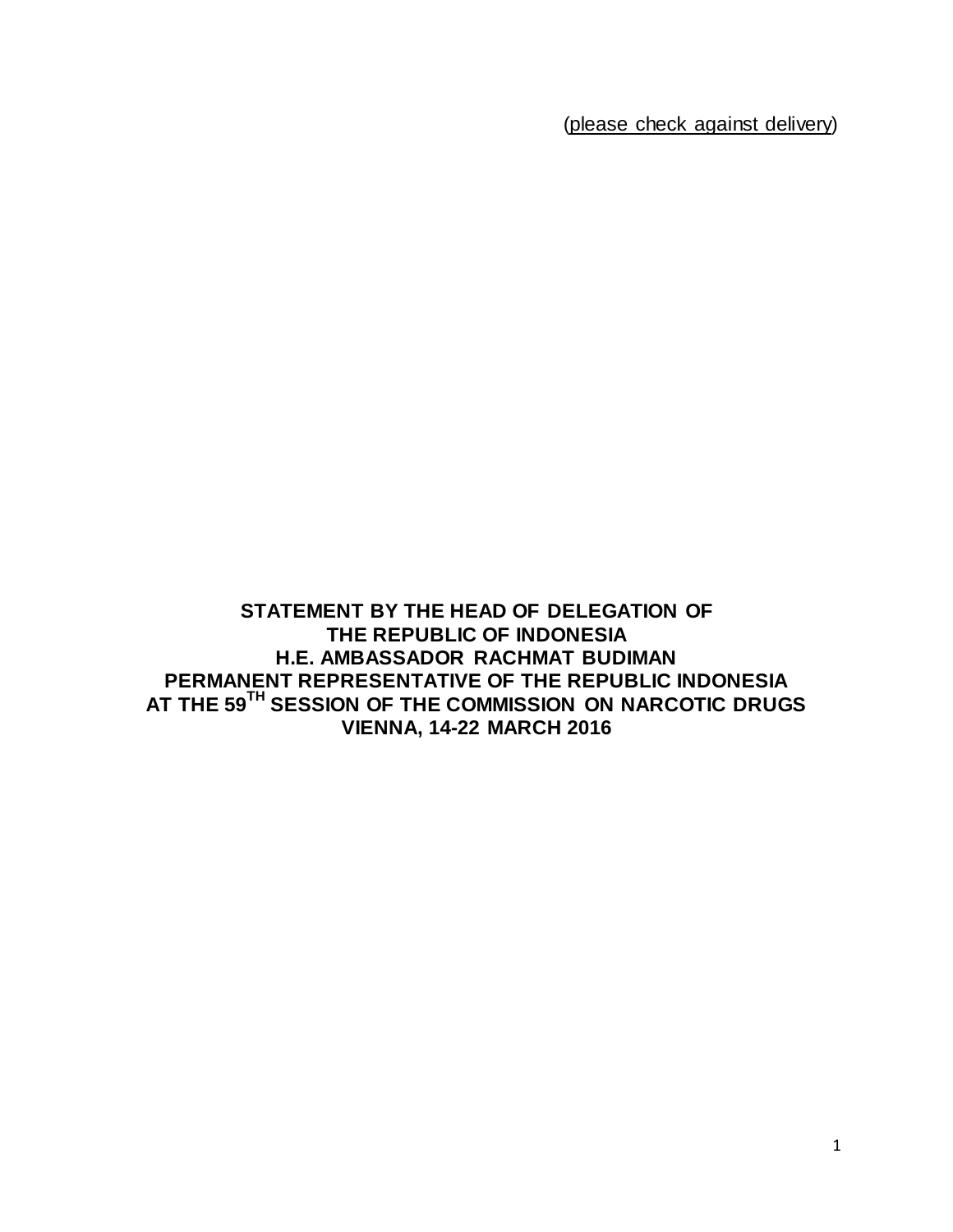## **Excellencies, Mr. Chairman,**

First of all, allow me to join others in congratulating Ambassador Galuska as the Chair of the  $59<sup>th</sup>$  session of the Commission on Narcotic Drugs as well as all members of the Bureau. Rest assured of Indonesia's full support for your chairmanship, Ambassador, and for the successful outcome of this meeting.

Let me also express our appreciation for the work that has been done by the UNGASS Board, under the able leadership of Ambassador Sharma, in the preparatory process of the UNGASS 2016. My delegation also expresses its appreciation to the Secretariat for the excellent arrangements made for this session.

Indonesia associates itself with the statement of the Asia Group delivered by H.E. Ambassador Ayesha Riyaz of Pakistan, and wishes to add the following remarks in its national capacity.

**Mr. Chairman,** the world drug problem is rampant and continues to pose a threat to the health and lives of millions of people, their families and society in general. It is unfortunate to note that 246 million people have consumed narcotic drugs, as shown in the World Drug Report of 2015. The world drug problem is a complex issue that needs to be addressed and countered in an integrated and comprehensive manner.

Against this background, Indonesia is of the view that UNGASS 2016 is timely in serving as an important high-level forum to discuss progress and challenges in relation to the 2009 Political Declaration and Plan of Action, with a view to strengthening the ongoing national, regional and international efforts to effectively address the world drug problem. In this regard, my delegation stresses the three international drug control conventions as the cornerstone of international drug control policy, and underlines the importance of upholding the rule of law, law enforcement and respect for human rights.

On the on-going negotiation of the draft UNGASS outcome document, my delegation would like to underscore that the outcome document of the UNGASS should be consistent with the spirit contained in the three international drug control conventions as the cornerstone of the international drug control system. In line with GA Resolution 70/181, my delegation believes that the outcome document should be short and concise, as well as action oriented. Indonesia appreciates the positive and constructive participation shown by many delegations during the negotiations, and urges others to continue to do so. Having negotiated the draft outcome document in the last five weeks, I believe that delegations know only too well each other's positions, and their red lines.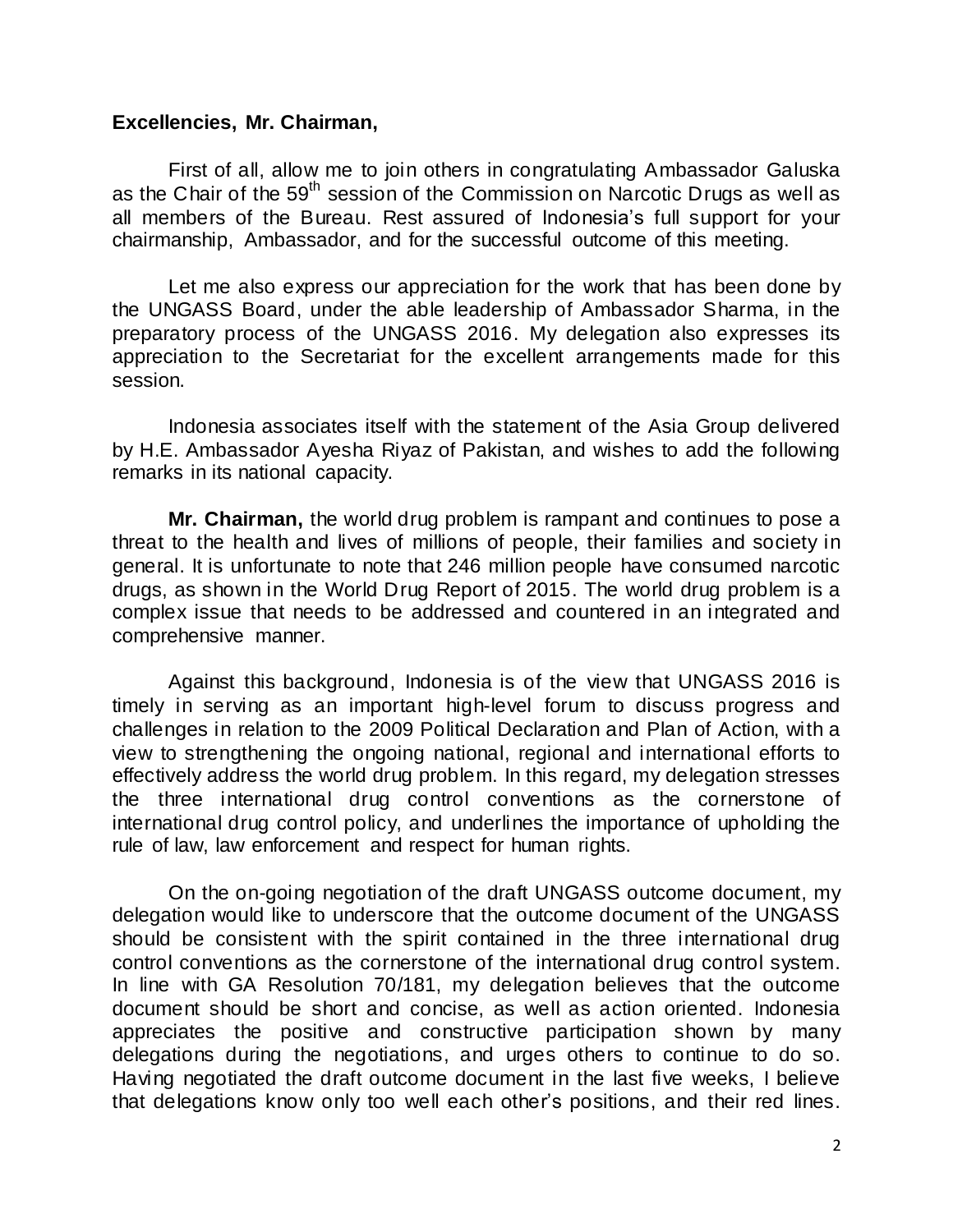Therefore, to achieve the goal of the negotiations speedily, my delegation appreciates and is ready to be engaged in the discussion of any proposal that does not go beyond our red lines.

**Mr. Chairman**, in response to the growing danger of drug abuse, Indonesia has taken a number of measures at national level. Indonesia implements a balanced strategy between demand and supply reduction in countering and addressing its drug problem. In this regard, our experience shows the importance of active participation of the community in the prevention efforts at all levels, and for eradication measures to counter the abuse of drugs and psychotropic substances.

With a view to more effectively implementing the national drug control policy, the mandate of the National Narcotic Board, as the leading national body in the prevention and eradication of narcotic and other drug related offences, will also be strengthened. This national body, in this regard, needs to be equipped with better financial resources, human resources and infrastructure to carry out its mandate.

My delegation also wishes to inform that Indonesia continues to develop its strategy to reduce the number of drug addicts through the rehabilitation program. This strategy includes the improvement of post-rehab or after-care programs and facilities. In this regard, treatment and rehabilitation programs are designed not only to cure addictions but also to equip drug addicts with skills so they can prepare for reintegration into society. Such programs show positive results, as the number of drug users fell from 4.2 million in 2011 to 4 million in 2014, and the number of daily drug-related deaths was down from 40 in 2011 to 33 in 2014.

**Mr. Chairman,** while progress has been made in other areas, the current state of drug trafficking activities involving individuals and organized criminal group is still worrisome. These criminal activities continue to be a serious threat, which demands extraordinary counter-efforts. As the Indonesian economy continues to grow, it attracts transnational organized criminal groups as a potential market for illegal drugs, in particular ATS. Drug trafficking rings and drug abuse continue to spread in many parts of the country, and penetrate all levels of society, including the young generation.

To tackle this serious crime, Indonesia has taken strict law enforcement measures to hold drug traffickers and drug-related criminals accountable for their crimes. For Indonesia, the serious nature of the crime can be certainly established by looking into the gravity of its negative impact. It is beyond dispute that illicit narcotic drugs pose a serious threat to human lives and adversely